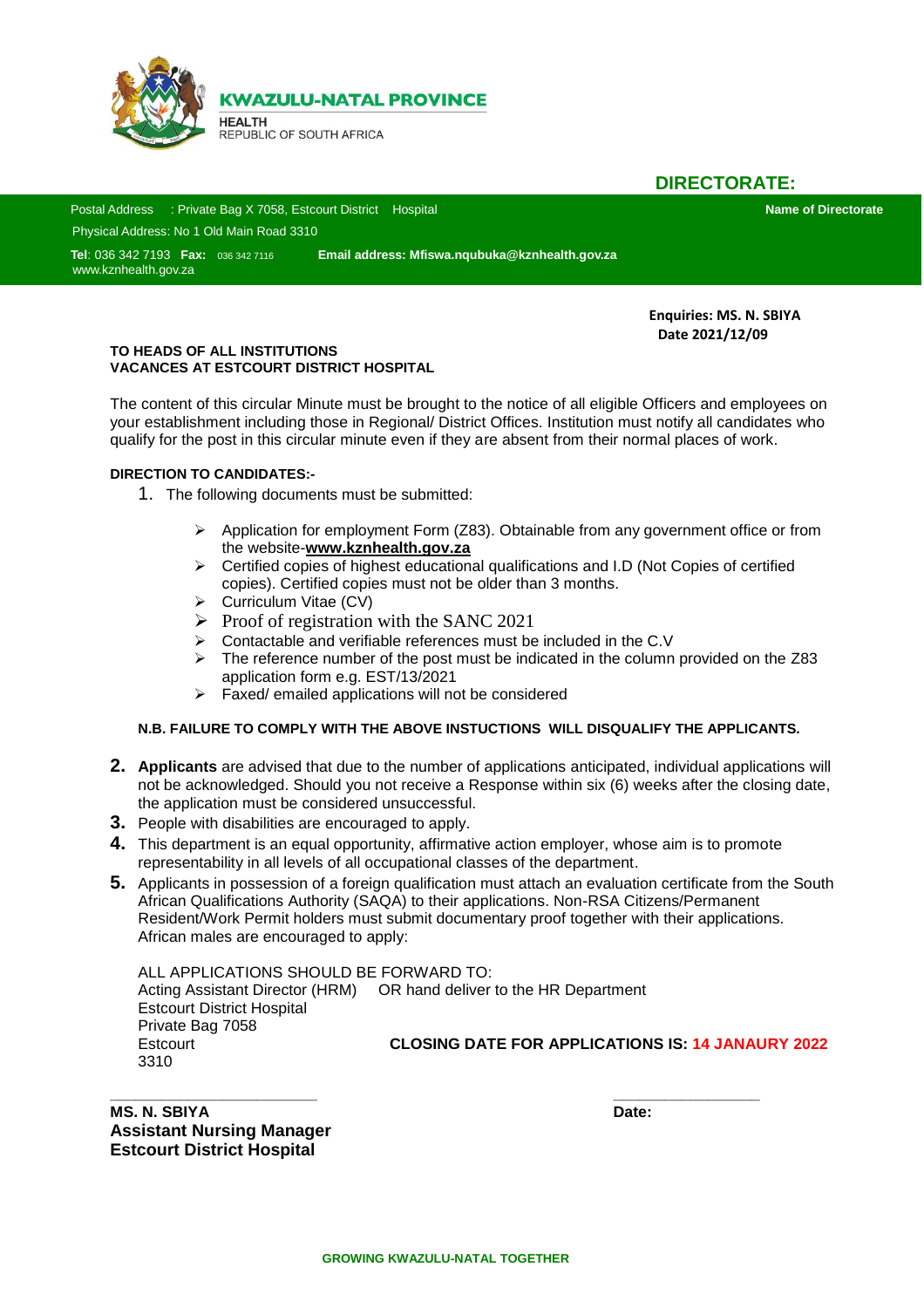

**KWAZULU-NATAL PROVINCE** 

# **NEALITY**<br>REPUBLIC OF SOUTH AFRICA

**HEALTH** 

#### **RE-ADVERTISED THOSE WHO APPLIED BEFORE MAY RE-APPLY**

| <b>POST</b>                                             | : Pr                 |                     |                |
|---------------------------------------------------------|----------------------|---------------------|----------------|
| <b>No of Posts</b><br><b>Component</b><br><b>CENTRE</b> | : 02<br>: Pa<br>: Es |                     |                |
|                                                         |                      | <b>REFERENCE NO</b> | : ES           |
|                                                         |                      | <b>SALARY GRADE</b> | $: \mathsf{R}$ |
| <b>BENEFITS</b>                                         | : Hc                 |                     |                |
|                                                         |                      |                     |                |

**Professional Nurse Speciality (Grade 1/2)** 

**Component : Paediatrics** 

**CENTRE : Estcourt District Hospital** 

**REFERENCE NO : EST/34/2021**

**SALARY GRADE : R R388 974.00 P.A** 

**BENEFITS EXECUTE: BEING cheque, medical aid 13 Optional and 8% rural allowance.**

### **MINIMUM REQUERMENTS FOR THE POST:**

- **Senior Certificate or Equivalent qualification**
- **-** Degree/Diploma in General Nursing
- A Post Basic qualification with a duration of at least one year accredited with SANC in Child Nursing Science
- CURRENT registration with SANC in General Nursing and Child Nursing Science
- 2021 SANC Annual practicing certificate (2021 RECEIPT)
- **CERTIFICATE OF SERVICE ENDOSED BY HR AS PROOF OF EXPERIENCE IS REQUIRED:**

### **EXPERIENCE**

- **GRADE 1:** A minimum of 04 years appropriate/recognizable experience in nursing after registration as professional nurse with SANC in General Nursing
- **GRADE 2:** A minimum of 14 years appropriate/recognizable experience in nursing after registration as a Professional Nursing with the SANC in General Nursing. At least ten years of the period referred to above must be appropriate/recognizable experience in the relevant speciality after obtaining the 1 year post basic qualification in Child Nursing Science.

## **KNOWLEDGE, SKILLS AND EXPERIENCE REQUIRED**

- Knowledge of child nursing
- Knowledge and insight into nursing processes and procedures
- Knowledge of Public Service Acts, Regulations, prescripts and policies
- Knowledge of SANC rules and regulations
- Knowledge of Code of Conduct for Public Service employees
- Decision making and problem solving skills
- Skills in organizing, planning and supervising
- Knowledge of Batho Pele Principles and Patients Right Charter
- **Knowledge of National Core standards**
- Ability to supervise, teach and manage staff
- An understanding of challenges facing Public Health Sector
- Strong interpersonal, communication and presentation skills.